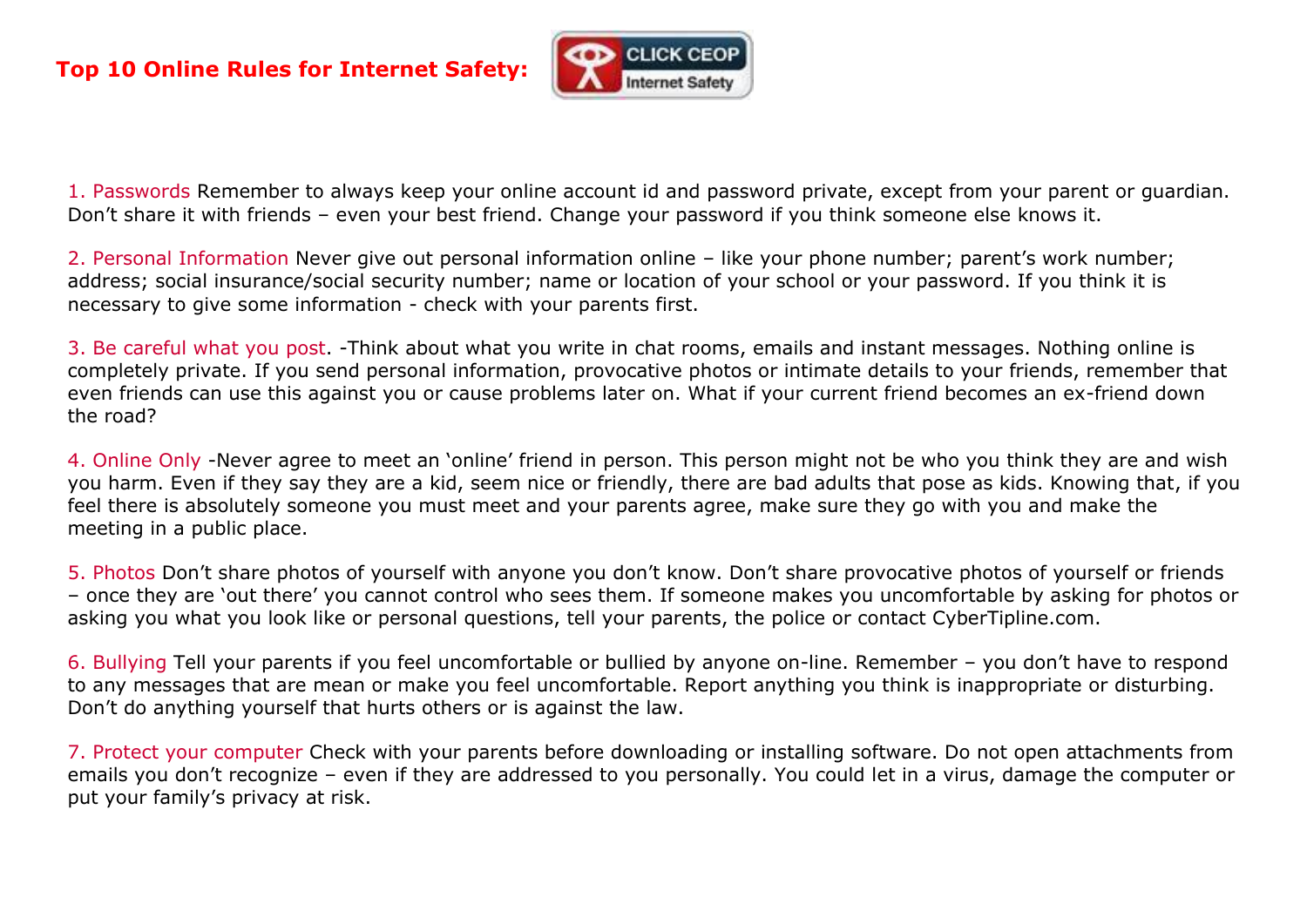8. Using a Cell Phone Cell phones can be great for safety since they let you keep in touch with your parents or call 911 if there is an emergency. However, you should follow all the same safety tips with your cell phone as you do with your computer. Be careful who you give your number to. Be aware that GPS and other technologies can pinpoint your physical location, and don't give out personal information or your location to anyone you don't know well.

9. Surfing Visit areas on the web that are appropriate when you are surfing online. Visiting inappropriate areas can put you at risk and lead to trouble. Use your computer responsibly and know that your usage can be tracked.

10. Exit Remember – you can log off at any time! Decide how long you should spend on your computer each day and log off when the time is up. There is a whole world out there and you can't be fit and healthy if you sit in front of your computer all day. Go have fun with your friends in person!

Safer Internet Day:<http://www.childnet.com/resources/safer-internet-day>

www.childnet.com

[www.kidsmart.org.uk/beingsmart/](http://www.kidsmart.org.uk/beingsmart/)

[www.connectsafely.org](http://www.connectsafely.org/)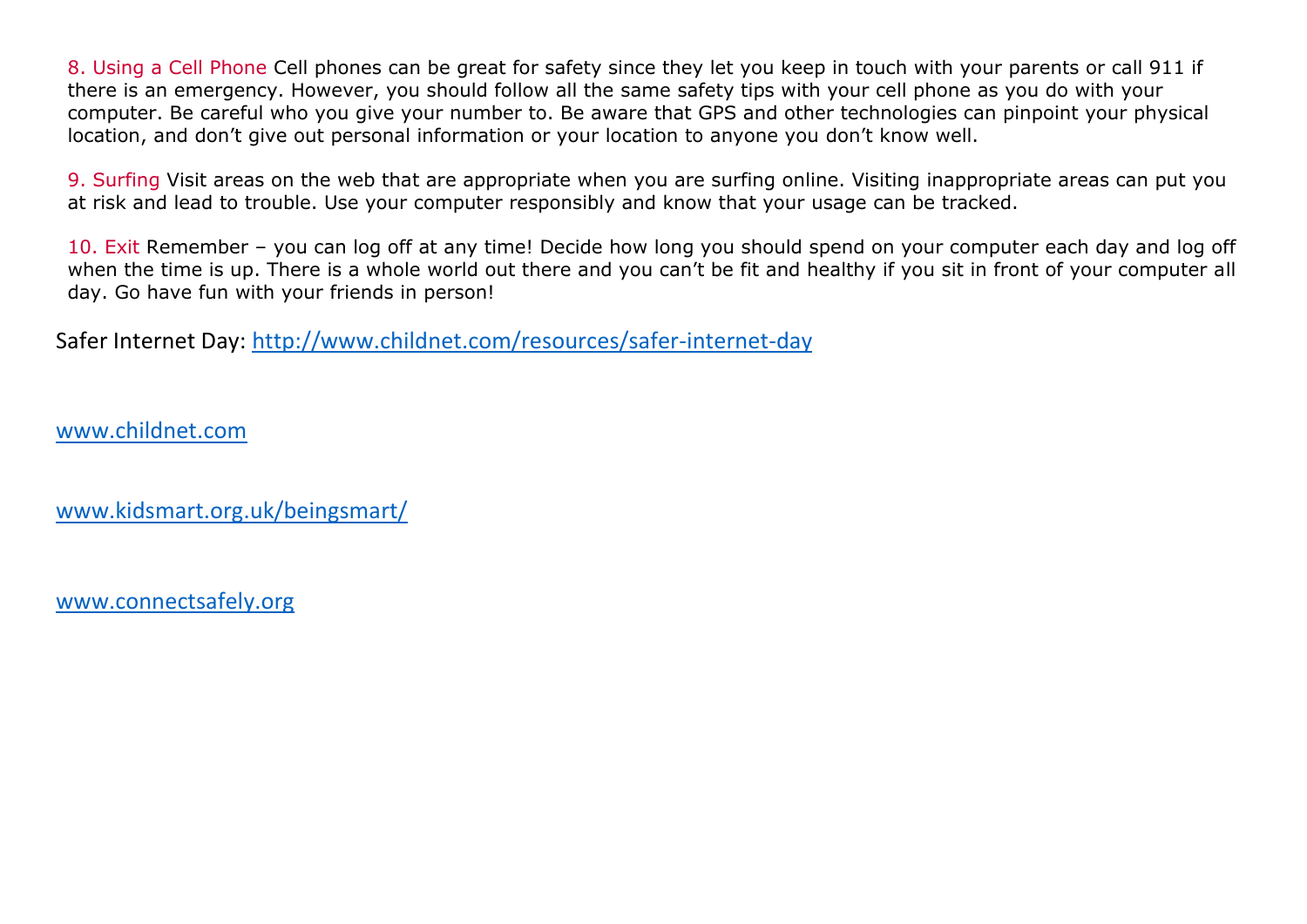

## **STAY SAFE ONLINE IN SALFORD !!!** SNAPCHAT

Popular photo and video sharing 'app'. The photo or video only lasts a few seconds and then disappears. Note that it is more for use by under if all

Snapchat website has privacy information.

Also take a look at a good resource for how to use and stay safe when using Snapchat http://www.connectsafely.org/wp-content/uploads/snapchat quide.pdf

Bemember the SMART rules http://www.kidsmart.org.uk/beingsmart/

- Keep SAFE online don't give out personal information
- Don't arrange to MEET anyone you don't know
- Don't ACCEPT texts, IMs, emails or open attachments, click on links from people you don't know
- Check out that the person or information you are getting online is RELIABLE
- TELL someone immediately if there is anything bothering you



**RESPECT Believe Inspire**